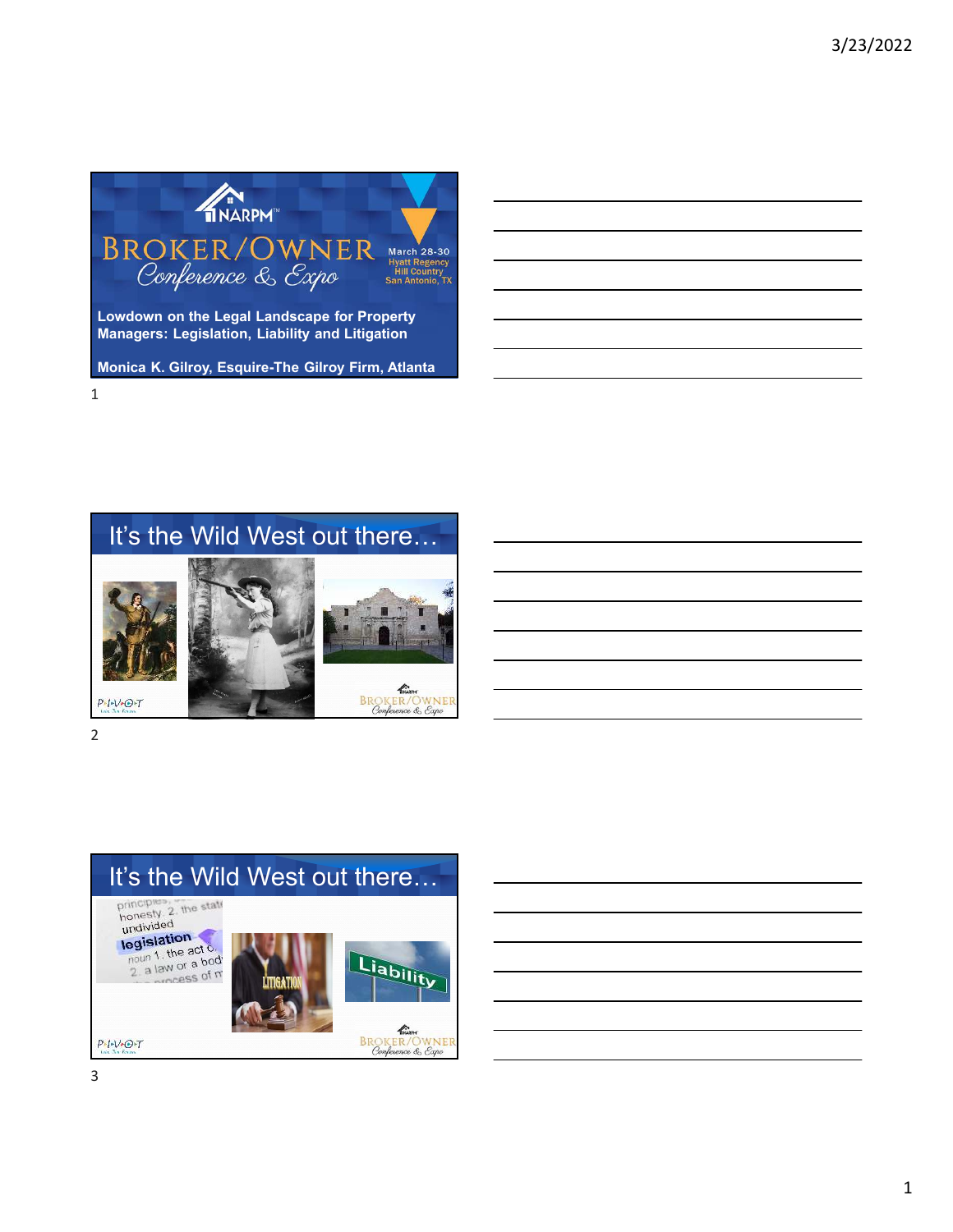## Legal Landscape-Legislation



4

## Legal Landscape-Legislation

 Change to Lead Renovation, Repair, and Painting (RRP) rule for EPA Lead Based Paint.

 The RRP rule establishes training, certification, information distribution, and work practice requirements for firms who "perform, offer, or claim to perform" renovations, repair, and painting projects that disturb lead-based paint in homes…built before 1978.

**BROKER/OWNER**<br>Conference & Expo

 $P - I - V - O - T$ 

5

### Legal Landscape-Legislation EPA FAQ in 2018-Says PMC does not need to have<br>certification.<br>certification. EPA changes it mind and says yes, PMC needs to fied. **EPA plans to hold both the PMCs and the contractors they hire responsible for compliance both entities performed or offered to perform renovations** THARPH  $P - I - V - O - T$ **BROKER/OWNER**<br>Conference & Expo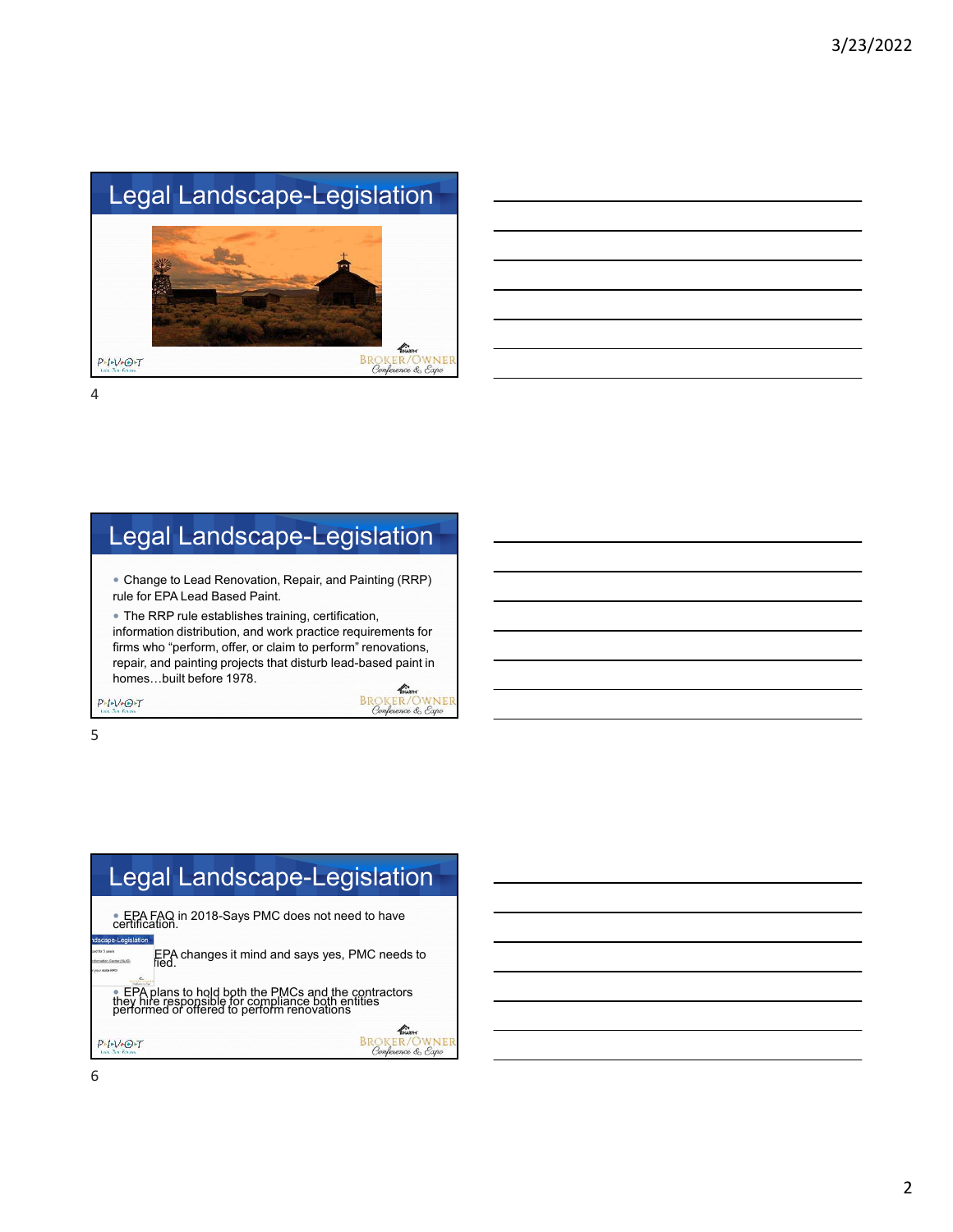## Legal Landscape-Legislation

- Certifications good for 5 years
- National Lead Information Center (NLIC)
- www.epa.gov or your state EPD

7

 $P+1-V+O+T$ 

#### Legal Landscape-Legislation

- Who CARES? Do you need to….maybe….
- Did the 30-day notice of eviction on covered properties HUD, USDA, FHA, Fannie Mae, and Freddie Mac sunset with the CARES Act?
- Consult your Attorney



**ENGINEER**<br>BROKER/OWNER<br>Conference & Expo

8

# Legal Landscape-Legislation

- Choice in Affordable Housing Act (S. 1820/H.R. 6880)
- Bi-partisan support
- Incentivizes participation in the rental housing industry in the Section 8 Housing Choice Voucher program.
- Contains provisions to speed up tenancy approval processes, reduce duplicative inspections requirements and provide better ongoing support for housing providers.<br>  $\frac{1}{2}$ <br>  $\frac{BROKRENOWNER}{\text{ComplexER}}$

 $P-I-V+O+T$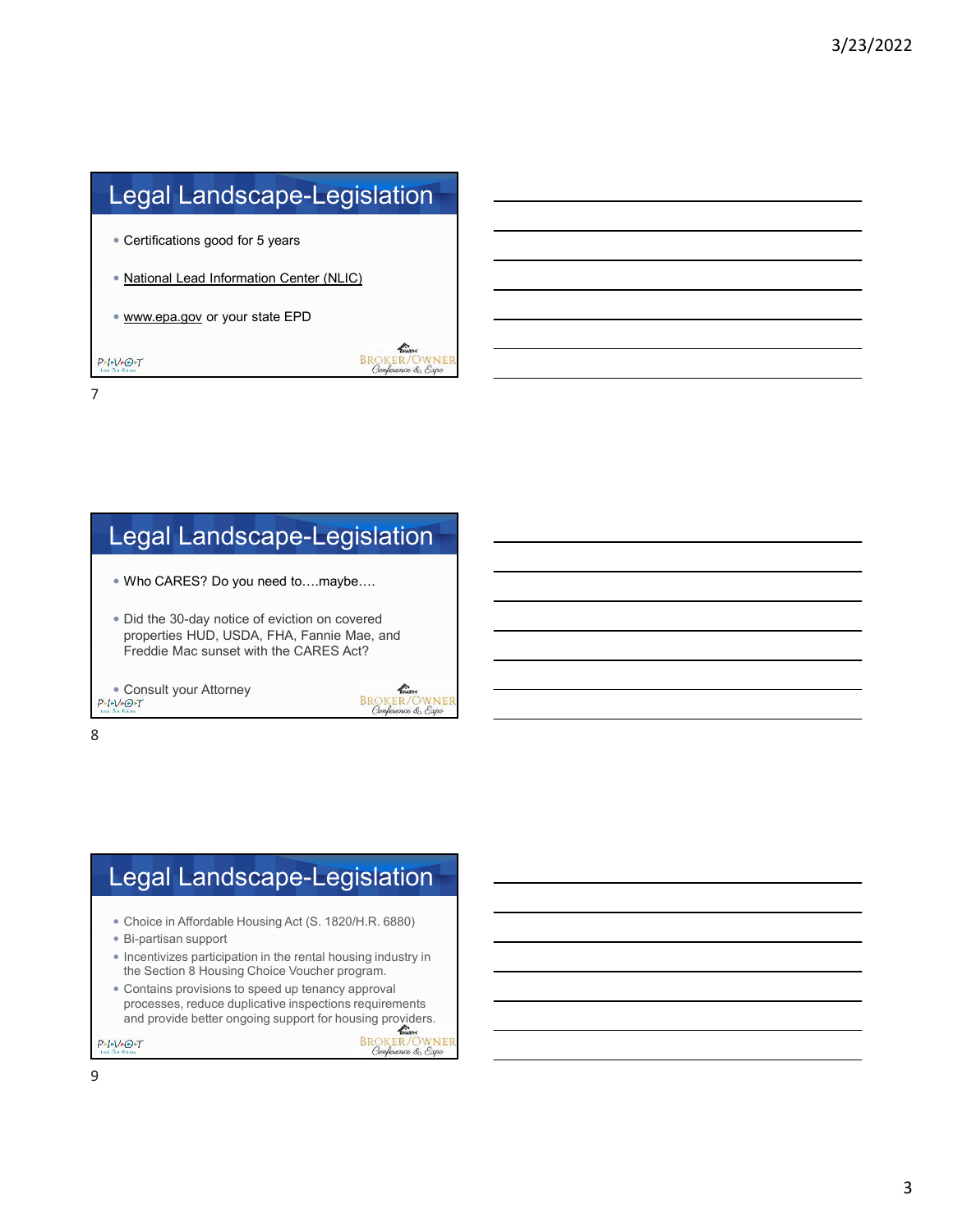# Legal Landscape-Legislation

- Curate-NARPM Legislative Tracking Software
- Find it under Member/Legislative Resources
- Tyler Craddock and Troy Garrett!!

10

 $P+1-V+O+T$ 

# Legal Landscape-Legislation

- Short Term Rental Under Attack
- Manufactured Home Leasing Reform
- Growth Moratoriums
- Tenant Advocacy Groups  $P-I-V+O+T$



**SECONDER**<br>BROKER/OWNER<br>Conference & Expo

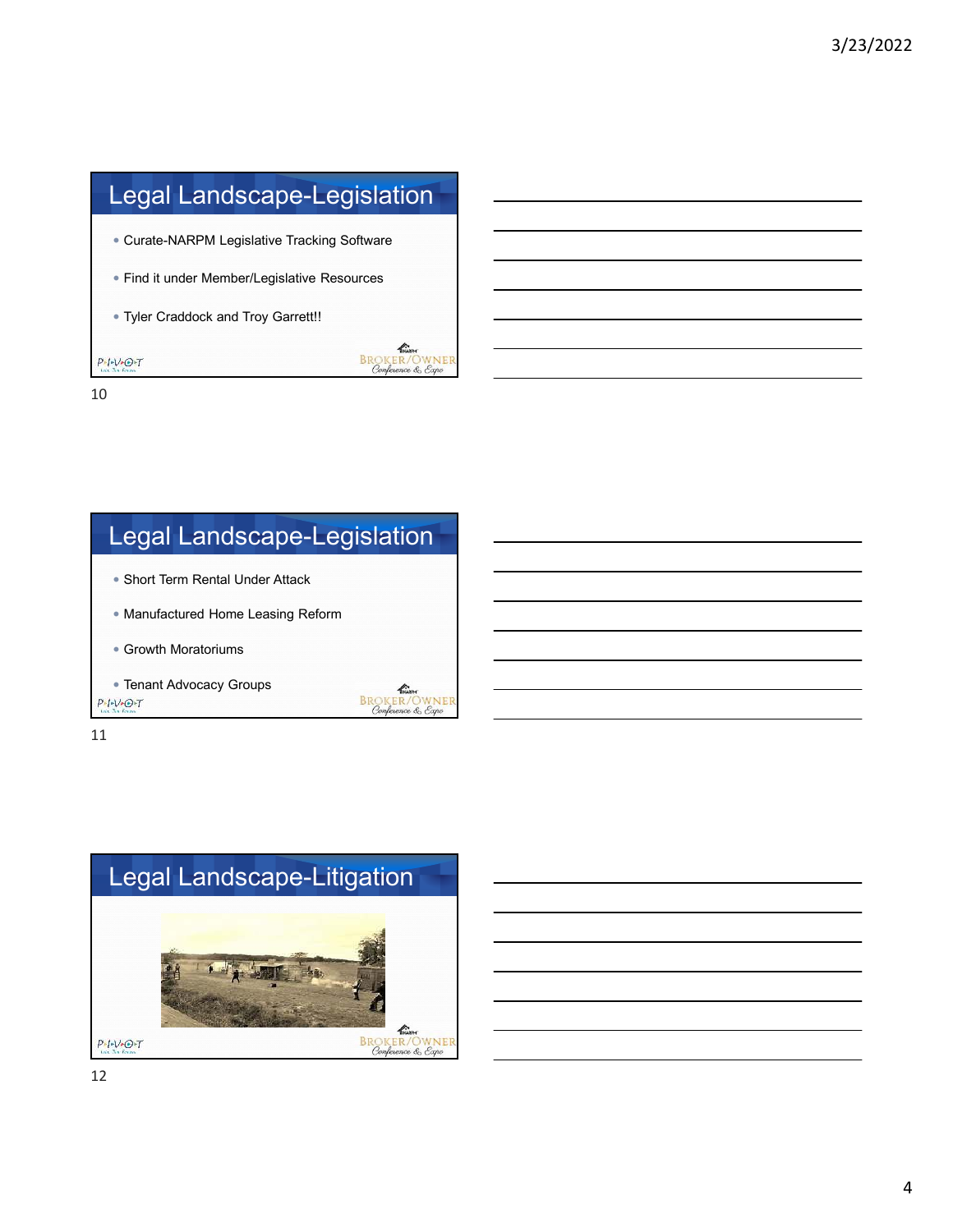# Legal Landscape-Litigation

- Mold Claims-Tenant Negligence Claims-Eviction Counterclaims
- Fair Housing Claims-Disability-Familial Status-Race
- Claims from Owners-Tenant Screening-Commission<br>Claims<br>PROKER/OWNER<br>Attent<br>Attent Confeence & Expo Claims

13

## Legal Landscape-Litigation

- Mold Claims-Tenant Negligence Claims-Eviction Counterclaims
- When in doubt, move them out
- Testing
- "The Mold Attorneys"

 $P-I-V+O+T$ 

**BROKER/OWNER**<br>Conference & Exno

14

#### Legal Landscape-Litigation Fair Housing Claims-Disability-Familial Status-Race • Non-visible Disabilities • Reasonable Accommodations Neutral Tenant Onboarding • Conciliation THARP  $P+I+V+O+T$ **BROKER/OWNER**<br>Conference & Expo

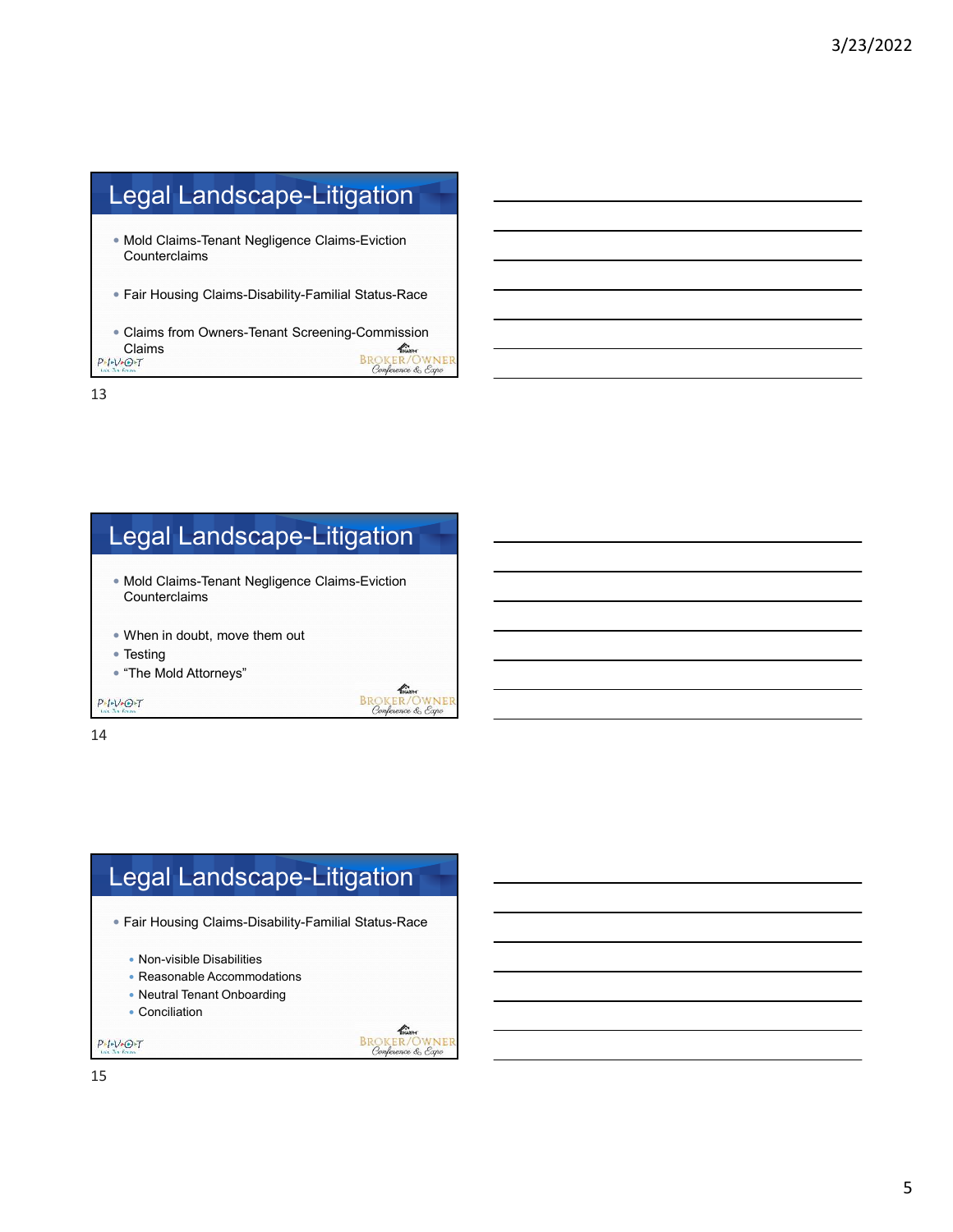# Legal Landscape-Litigation

 Claims from Owners-Tenant Screening-Commission Claims

**SALLACER**<br>BROKER/OWNER<br>Conference & Expo

- Examples
- Good Documents are Key

 $P - I - V - O - T$ 16